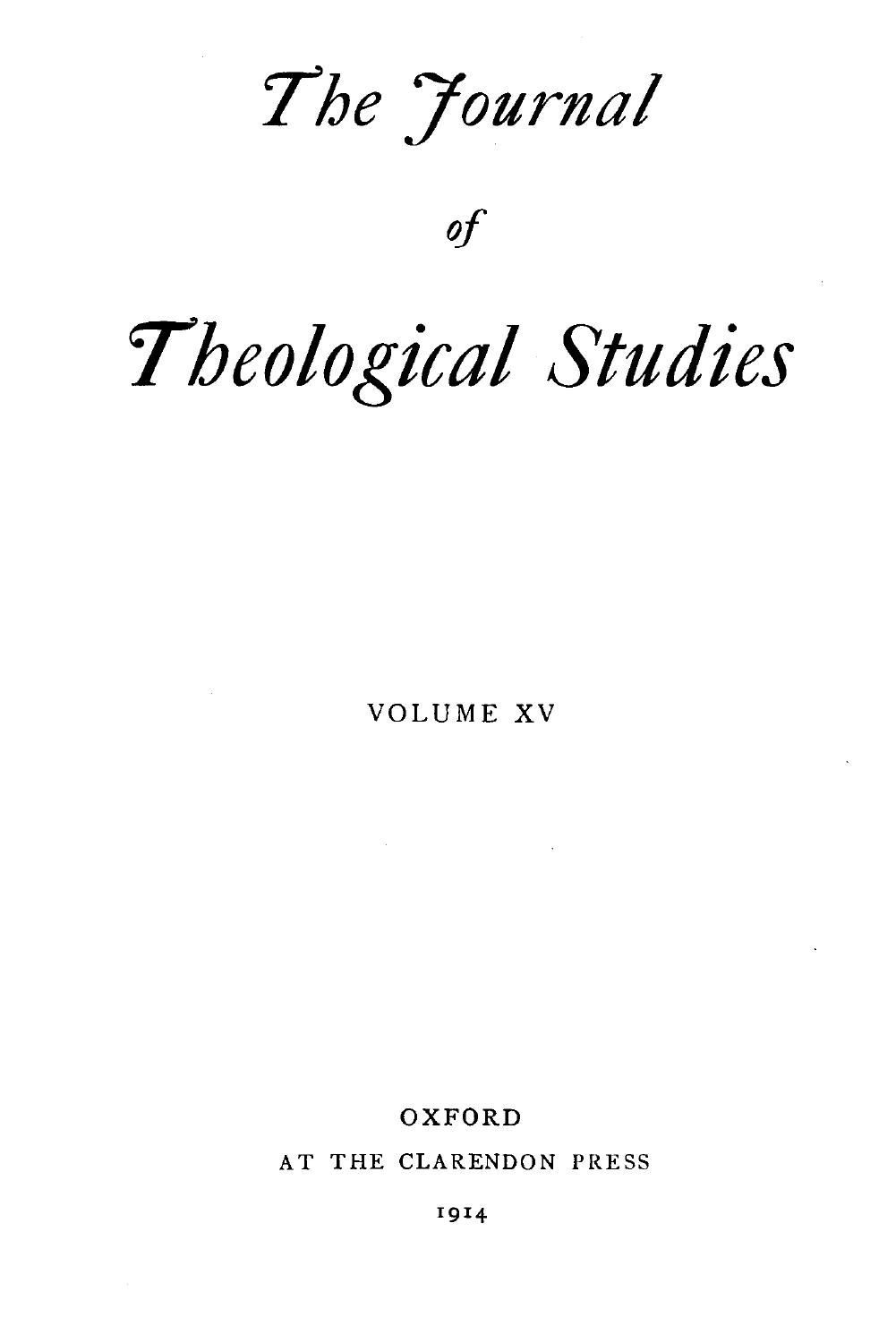#### OXFORD UNIVERSITY PRESS LONDON EDINBURGH GLASGOW NEW YORK TORONTO MELBOURNE BOMBAY HUMPHREY MILFORD M.A, PUBLISHER TO THE UNIVERSITY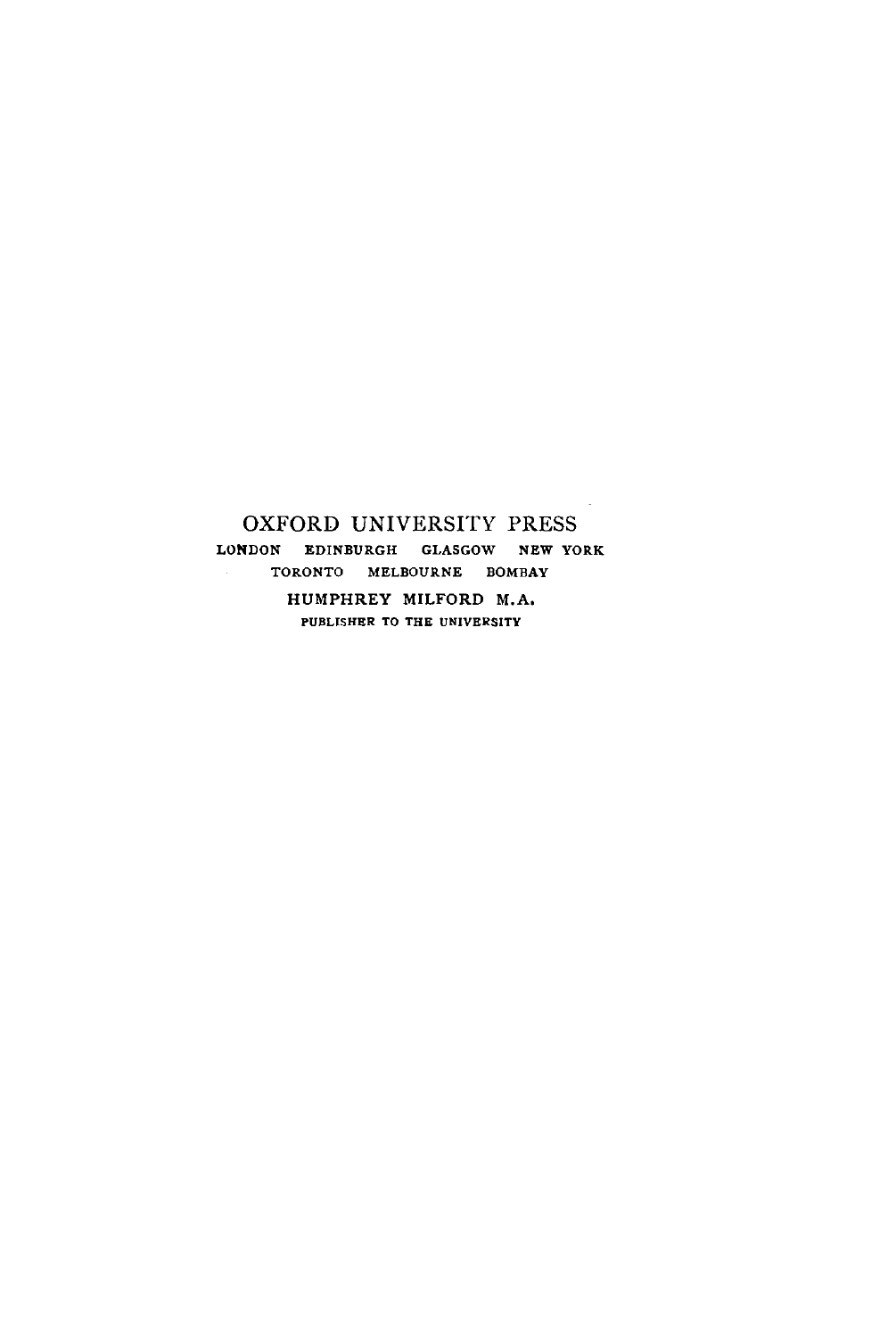#### *COMMITTEE OF DIRECTION:*

Rev. DR. HoLLAND, Regius Professor of Divinity, Oxford. Rev. DR. SwETE, Regius Professor of Divinity, Cambridge. Rev. DR. KENNETT, Regius Professor of Hebrew, Cambridge. Rev. DR. CooKE, Regius Professor of Hebrew, Oxford. Rev. DR. BARNES, Hulsean Professor of Divinity, Cambridge. F. C. BuRKITT, Norrisian Professor of Divinity, Cambridge. Rev. DR. HEADLAM, formerly Principal of King's College, London. Very Rev. DR. KIRKPATRicK, Dean of Ely. Rev. Dr. Lock, Dean Ireland's Professor of Exegesis, Oxford. Rev. DR. MAsON, Canon of Canterbury. Very Rev. DR. J. ARMITAGE RoBINSoN, Dean of Wells. Rev. DR. SANDAY, Lady Margaret Professor of Divinity, Oxford. Rev. DR. STANTON, Ely Professor of Divinity, Cambridge. Very Rev. DR. STRONG, Dean of Christ Church, Oxford.

#### *EDITORS:*

Rev. DR. BETHUNE-BAKER, 23 Cranmer Road, Cambridge. Rev. F. E. BRIGHTMAN, Magdalen College, Oxford.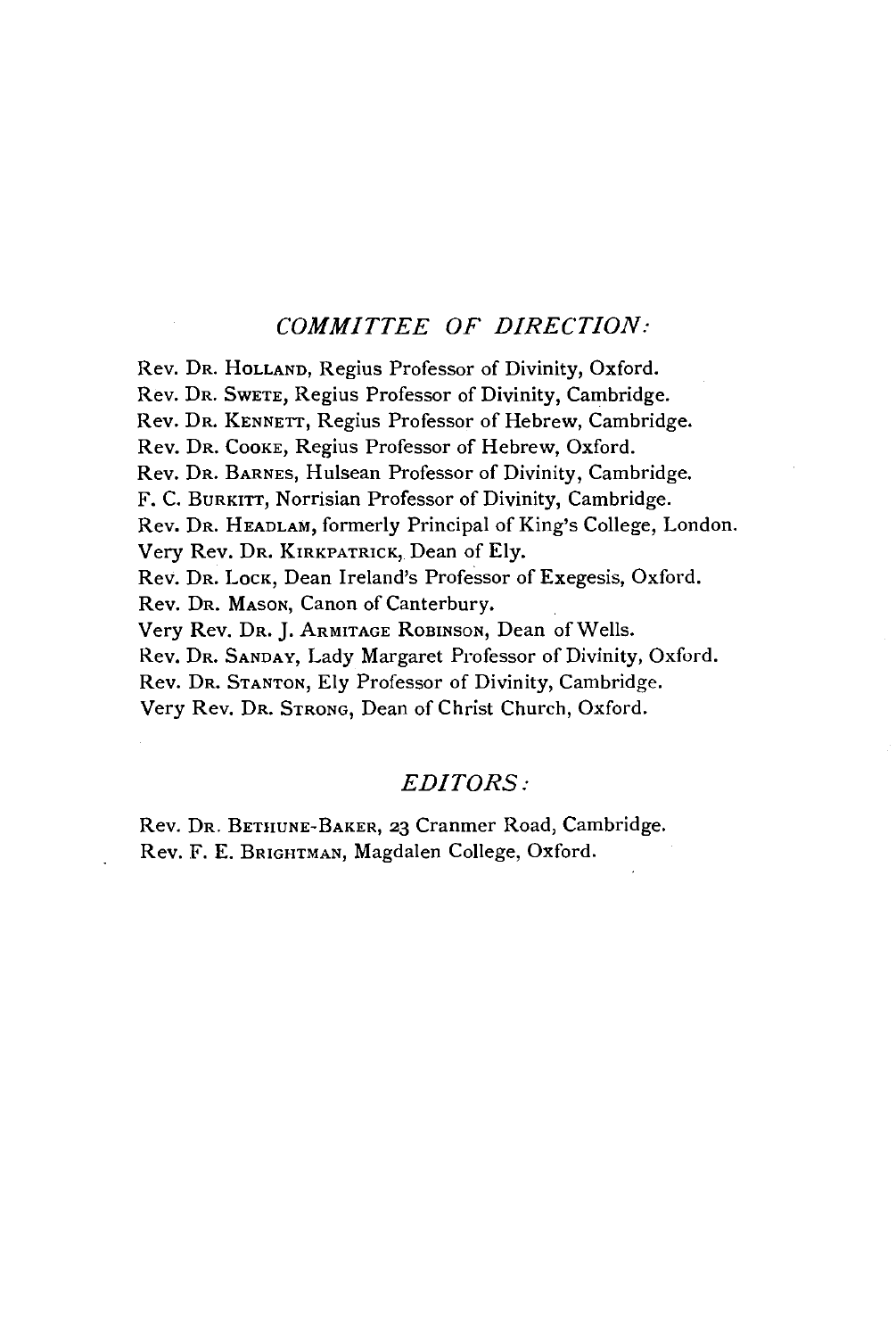# INDEX **OF** WRITERS

| PAGE                                                                                                                                     |
|------------------------------------------------------------------------------------------------------------------------------------------|
| ABBOTT, The Rev. E. A., D.D.                                                                                                             |
| THE ORIGINAL LANGUAGE OF THE ODES OF SOLOMON<br>44                                                                                       |
| ABRAHAMS, I.<br><i>Jewish Mysticism</i> (J. Abelson)<br>267<br>$\ddot{\phantom{1}}$                                                      |
| ARCHDALL, The Rev. H. K.                                                                                                                 |
| Job and the Problem of Suffering (T. F. Royds).<br>284<br>Mysticism in Christianity (W. K. Fleming); Mysticism in                        |
| English Literature (C. F. E. Spurgeon)<br>269                                                                                            |
| BARNES, The Rev. W. E., D.D.                                                                                                             |
| A NEW EDITION OF THE PENTATEUCH IN SYRIAC<br>41<br>PSALM IXXVI AND OTHER PSALMS<br>FOR THE<br>FEAST<br>ОF                                |
| <b>TABERNACLES</b><br>431                                                                                                                |
| BETHUNE-BAKER, The Rev. J. F., D.D.                                                                                                      |
| 88, 94, 105, 116, 141<br>REVIEWS<br>$\mathbf{u} = \mathbf{u} + \mathbf{u}$ , and $\mathbf{u} = \mathbf{u} + \mathbf{u}$<br>$\sim$ $\sim$ |
| BISHOP, E.<br>THE WORK OF MENEZES ON THE MALABAR LITURGY.<br>589                                                                         |
| BOUTFLOWER, The Rev. C.                                                                                                                  |
| ISAIAH XXI IN THE LIGHT OF ASSYRIAN HISTORY.<br>н.<br>1                                                                                  |
| BROOKS, E.W.<br>The Story of Ahikar (F. C. Conybeare, J. R. Harris, A. S. Lewis)<br>475                                                  |
| BUCHANAN, The Rev. E. S.                                                                                                                 |
| A LATIN MS OF THE APOCALYPSE.<br>442                                                                                                     |
| The Book of Armagh (J. Gwynn)<br>628<br>$\ddot{\phantom{0}}$                                                                             |
| BURKITT, F. C.                                                                                                                           |
| Agnostos Theos (E. Norden)<br>455                                                                                                        |
| The Sermon on the Mount (K. F. Proost).<br>615<br>$\mathbf{L}$<br>$\Delta \sim 10$                                                       |
| BURN, The Rev. A. E., D.D.                                                                                                               |
| The Holy Spirit in the Ancient Church (H. B. Swete)<br>96                                                                                |
| CLARKE, The Rev. W. K. L., B.D.                                                                                                          |
| THE FIRST EPISTLE OF ST PETER AND THE ODES OF                                                                                            |
| SOLOMON<br>47<br>ST LUKE AND THE PSEUDEPIGRAPHA: TWO PARALLELS                                                                           |
| 597                                                                                                                                      |
| CLAYTON, The Rev. G. H.<br>The Augustinian Revolution in Theology (T. Allin).<br>103                                                     |
|                                                                                                                                          |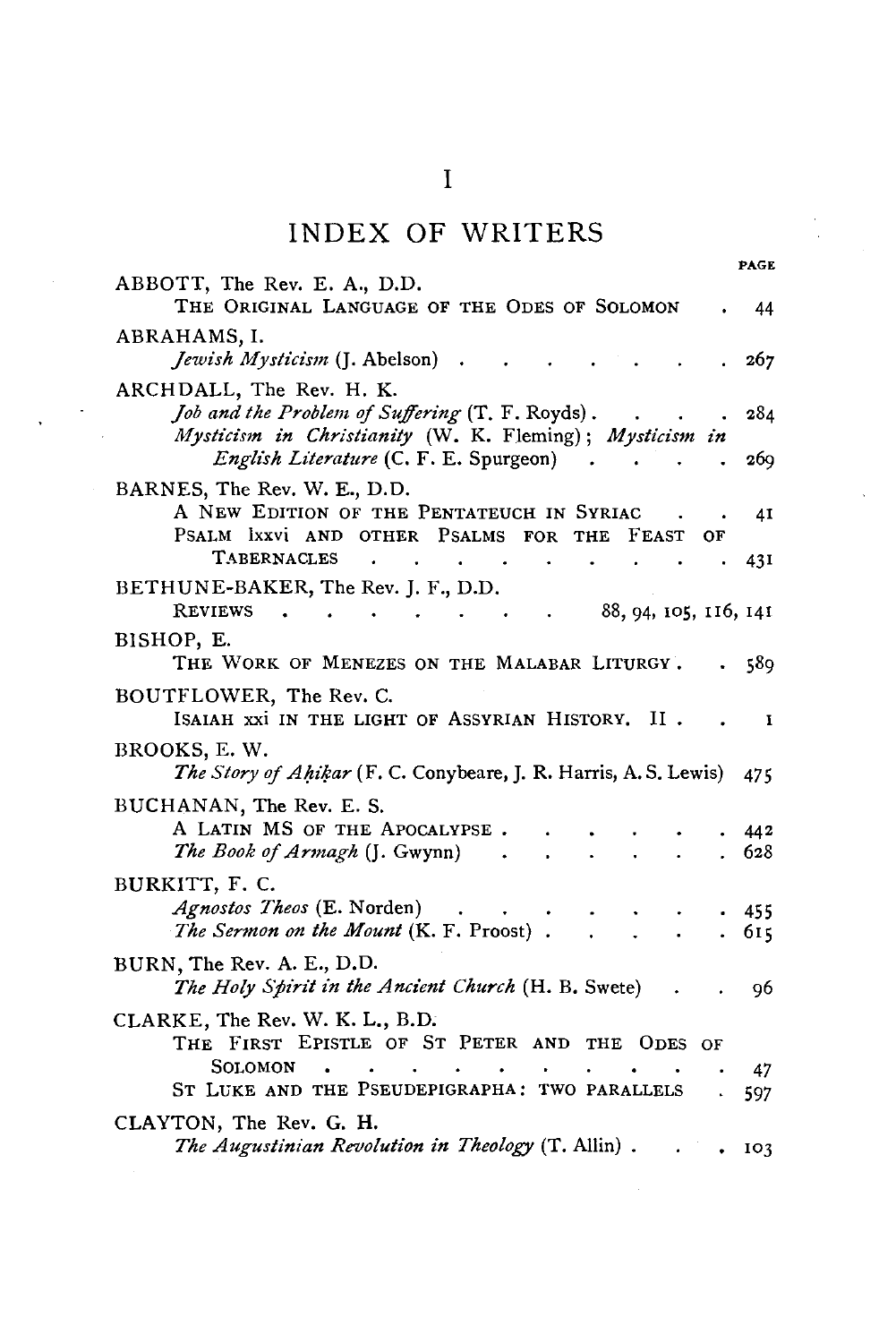|  | INDEX OF WRITERS |  |
|--|------------------|--|

 $\bar{\gamma}$ 

 $\sqrt{2}$ 

|                                                                                                                                   |           |  | PAGE       |
|-----------------------------------------------------------------------------------------------------------------------------------|-----------|--|------------|
| JAMES, M. R., Litt.D.<br>COPTIC APOCRYPHA (E. A. W. Budge)<br>THE APOCRYPHAL EZEKIEL                                              |           |  | 125<br>236 |
| JOHNSTON, J. L.<br>MYSTICISM IN THE NEW TESTAMENT                                                                                 |           |  | 244        |
| KENNETT, The Rev. R. H., D.D.<br>The Archaeology of the Old Testament (E. Naville).<br>The Faith of the Old Testament (A. Nairne) |           |  | 615<br>603 |
| KING, The Rev. E. G., D.D.<br>SOME NOTES ON THE TEXT OF JOB                                                                       |           |  | 74         |
| MASON, The Rev. A. J., D.D.<br>Nestorius: Le livre d'Héraclide de Damas (F. Nau)                                                  |           |  | 88         |
| MERCATI, G.<br>THREE NOTES                                                                                                        |           |  | 448        |
| MILLIGAN, The Rev. G., D.D.<br>CHRONICLE OF NEW TESTAMENT                                                                         |           |  | 295        |
| MILNER-WHITE, The Rev. E.<br>THE RULE OF ST BASIL (E. F. Morrison, W. K. L. Clarke).                                              |           |  | 271        |
| MOZLEY, The Rev. J. K.<br>Leçons de Théologie dogmatique (L. Labauche).<br>L'Évolution du dogme catholique (F. G. D'Alviella).    |           |  | 99<br>100  |
| MULLINGER, J. B., Litt.D.<br>Sion College and Library (E. H. Pearce).                                                             |           |  | 290        |
| NICHOLSON, R. A., Litt.D.<br>THE CRADLE OF ISLAM (H. Lammens)                                                                     |           |  | 635        |
| NORCOCK, The Rev. C. R.<br>ST GAUDENTIUS OF BRESCIA AND THE <i>Tome</i> OF ST LEO                                                 |           |  | 593        |
| PINKERTON, The Rev. J.<br>THE ORIGIN AND THE EARLY HISTORY OF THE SYRIAC                                                          |           |  |            |
| PENTATEUCH<br>$\bullet$<br>RICHARDS, The Rev. G. C., D.Litt.                                                                      | $\bullet$ |  | 14         |
| Novi Testamenti Lexicon Graecum (F. Zorell).                                                                                      |           |  | 87         |
| ROBSON, The Rev. E. I.<br>EUSEBIANA (H. J. Lawlor).                                                                               |           |  | 138        |
| RULE, M.<br>THE QUEEN OF SWEDEN'S 'GELASIAN SACRAMENTARY' 196, 327, 539                                                           |           |  |            |
| SANDAY, The Rev. W., D.D.<br>BARON HERMANN VON SODEN                                                                              |           |  | 305        |
| SLEE, H. M.<br>A NOTE ON THE SIXTEENTH ODE OF SOLOMON                                                                             |           |  | 454        |

 $\ddot{\phantom{0}}$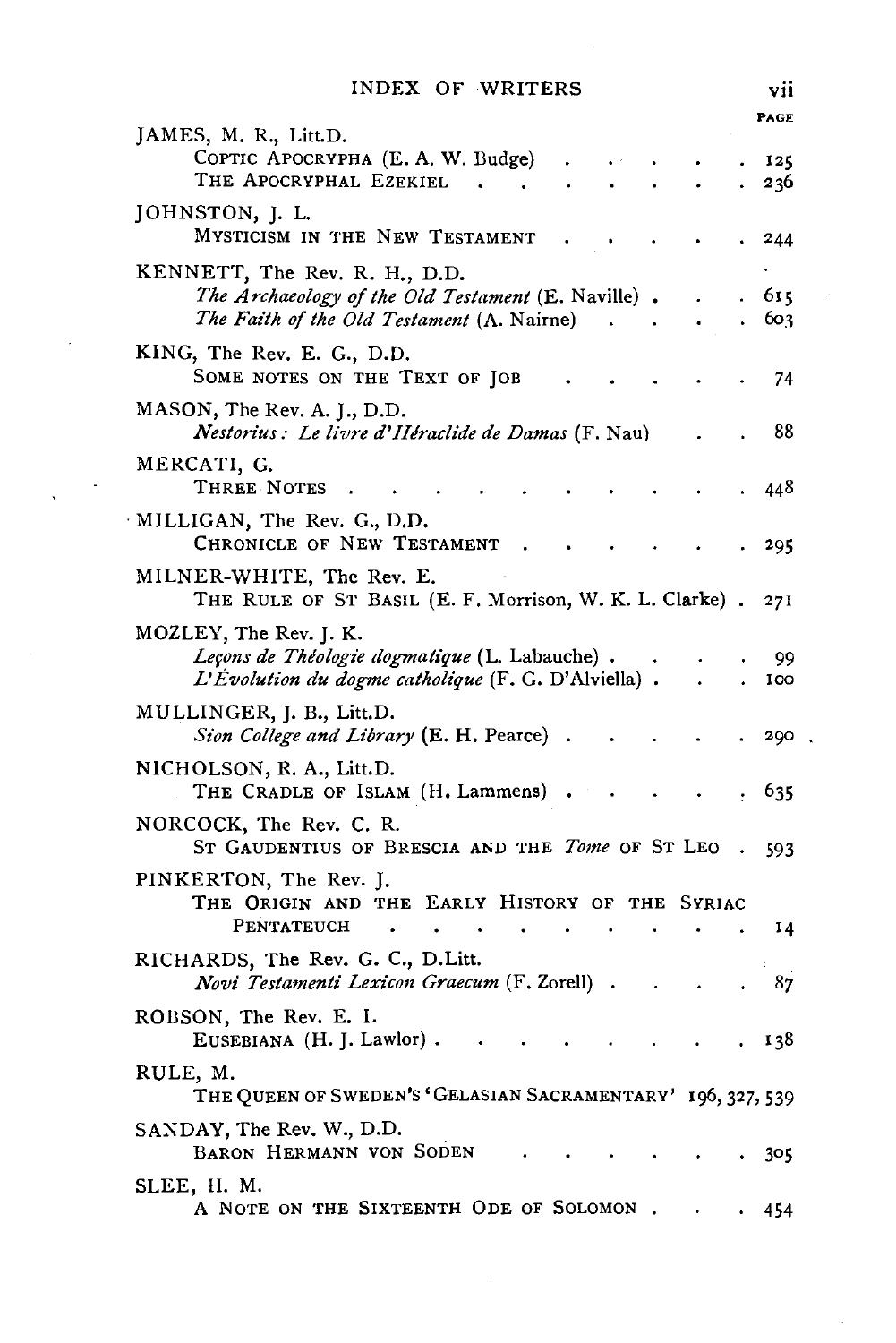#### INDEX OF WRITERS

|                                                                                                                                                                                                                                                                                                                        | PAGE |
|------------------------------------------------------------------------------------------------------------------------------------------------------------------------------------------------------------------------------------------------------------------------------------------------------------------------|------|
| SOUTER, A., D.Litt.<br>CHRONICLE OF PATRISTICA                                                                                                                                                                                                                                                                         | 145  |
| SRAWLEY, The Rev. J. H., D.D.<br>L'édit de Calliste (A. D'Alès)                                                                                                                                                                                                                                                        | 621  |
| STANTON, The Rev. V. H., D.D.<br>THE DUTIES AND RIGHTS OF PROPERTY (ed. Bishop of                                                                                                                                                                                                                                      |      |
| $Oxford)$ .<br><b>Contract Contract</b>                                                                                                                                                                                                                                                                                | 622  |
| SWETE, The Rev. H. B., D.D.<br>The New Testament Documents (G. Milligan).                                                                                                                                                                                                                                              | 84   |
| THACKERAY, H. ST J.                                                                                                                                                                                                                                                                                                    |      |
| PSALM IXXVI AND OTHER PSALMS FOR THE FEAST<br>ΟF                                                                                                                                                                                                                                                                       |      |
| TABERNACLES<br>$\sim$<br>$\sim$                                                                                                                                                                                                                                                                                        | 425  |
| TURNER, C. H.<br>A PRIMITIVE EDITION OF THE APOSTOLIC CONSTITUTIONS<br>AND CANONS: AN EARLY LIST OF APOSTLES AND                                                                                                                                                                                                       |      |
| <b>DISCIPLES</b><br><b>Contract Contract</b><br><b>Contract Contract</b><br>$\ddot{\phantom{0}}$<br>$\sim$ $\sim$<br>$\bullet$                                                                                                                                                                                         | 53   |
| CANONS ATTRIBUTED TO THE COUNCIL OF CONSTANTINOPLE                                                                                                                                                                                                                                                                     |      |
| A.D. 381, TOGETHER WITH THE NAMES OF THE BISHOPS,<br>FROM TWO PATMOS MSS<br>$\sim 10^{-10}$ and $\sim 10^{-10}$<br>$\sim$ 140                                                                                                                                                                                          | 161  |
| WEBB, C. C. J.                                                                                                                                                                                                                                                                                                         |      |
| EUCKEN'S PHILOSOPHY<br><b>Carl College College</b><br>$\bullet$ . The set of the set of the set of the set of the set of the set of the set of the set of the set of the set of the set of the set of the set of the set of the set of the set of the set of the set of the set of the s                               | 634  |
| THEOLOGICAL THOUGHT IN THE TWELFTH CENTURY                                                                                                                                                                                                                                                                             |      |
| $(I. de Ghellinck)$ .<br>the contract of the contract of the contract of the contract of the contract of                                                                                                                                                                                                               | 469  |
| WEST, J.C.<br>THE ORDER OF I AND 2 THESSALONIANS                                                                                                                                                                                                                                                                       | 66   |
| WHITAKER, The Rev. G. H.                                                                                                                                                                                                                                                                                               |      |
| CHRYSOSTOM ON I COR. i 13.<br>$\sim$ 100 $\sim$<br>$\sim 10^{-11}$                                                                                                                                                                                                                                                     | 254  |
| THE WORDS OF AGRIPPA TO ST PAUL                                                                                                                                                                                                                                                                                        | 82   |
| WHITE, The Rev. H. J.<br>THE SIXTINE BIBLE (F. Amann)<br>$\sim$                                                                                                                                                                                                                                                        | 265  |
| ON THE READING OF THE OLD LATIN Codex Veronensis (b)<br>IN LUKE $i$ 34-38<br>$\mathcal{L}^{\mathcal{A}}$ , and the contribution of the contribution of the contribution of the contribution of the contribution of the contribution of the contribution of the contribution of the contribution of the contribution of | 600  |
| WILLIAMS, The Rev. N. P.                                                                                                                                                                                                                                                                                               |      |
| The Sources of Luke's Peraean Section (R. Wickes).<br>$\sim$ 100 $\sim$                                                                                                                                                                                                                                                | .275 |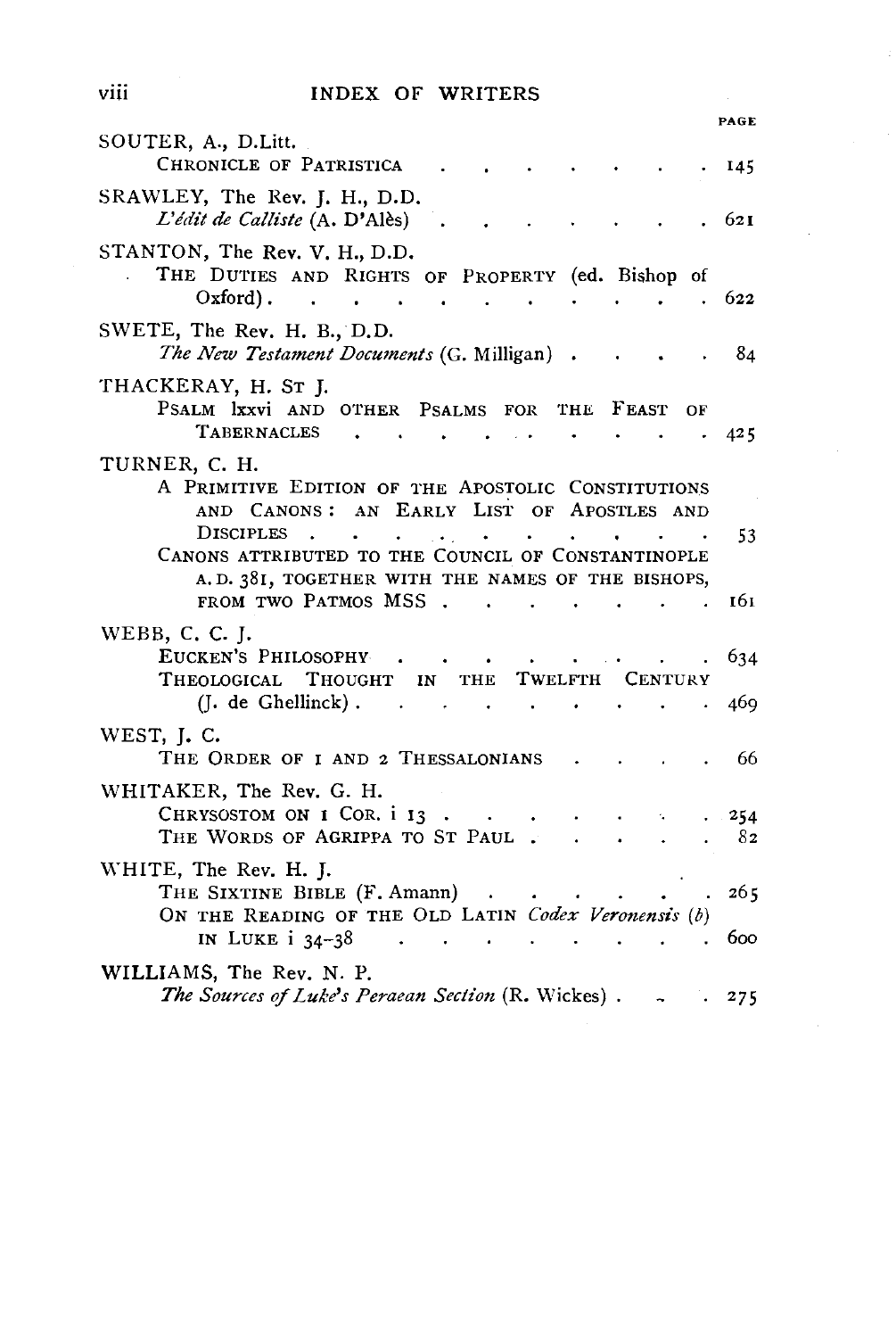# II

# INDEX OF ARTICLES

|                                                                                                                                                                  | PAGE |
|------------------------------------------------------------------------------------------------------------------------------------------------------------------|------|
| BARON HERMANN VON SODEN. By the Rev. W. Sanday, D.D. .                                                                                                           | 305  |
| CHRONICLE:                                                                                                                                                       |      |
| COMPARATIVE STUDY OF RELIGIONS. By S. A. Cook                                                                                                                    | 149  |
| NEW TESTAMENT. By the Rev. G. Milligan, D.D.                                                                                                                     | 295  |
| PATRISTICA. By A. Souter, D.Litt.                                                                                                                                | 145  |
| DOCUMENT:                                                                                                                                                        |      |
| CANONS ATTRIBUTED TO THE COUNCIL OF CONSTANTINOPLE,<br>A.D. 381, TOGETHER WITH THE NAMES OF THE BISHOPS,<br>FROM TWO PATMOS MSS. By C. H. Turner<br>$\sim$       | 161  |
|                                                                                                                                                                  |      |
| ERRATUM.                                                                                                                                                         | 602  |
| NOTES AND STUDIES:                                                                                                                                               |      |
| AGRIPPA, THE WORDS OF, TO ST PAUL. By the Rev. G. H.<br>Whitaker                                                                                                 | 82   |
| APOCALYPSE, A LATIN MS OF THE. By the Rev. E. S. Buchanan                                                                                                        | 442  |
| APOSTOLIC CONSTITUTIONS AND CANONS, A PRIMITIVE EDITION<br>OF THE: AN EARLY LIST OF APOSTLES AND DISCIPLES.<br>By C. H. Turner.                                  |      |
| APOSTOLIC CONSTITUTIONS, A NOTE ON THE MSS OF THE, USED                                                                                                          | 53   |
| IN THE EDITIO PRINCEPS. By Mgr G. Mercati                                                                                                                        | 453  |
| CANON, THE SAINTS COMMEMORATED IN THE ROMAN.<br>By                                                                                                               |      |
| the Rev. C. L. Feltoe, D.D<br><b>Contract</b>                                                                                                                    | 226  |
| CHRYSOSTOM ON I COR. i 13. By the Rev. G. H. Whitaker                                                                                                            | 254  |
| CLUNY, THE RELATION OF, TO SOME OTHER MOVEMENTS OF<br>MONASTIC REFORM. By R. Graham.                                                                             | 179  |
| Codex Bezae, ON THE NON-GREEK ORIGIN OF THE. By Mgr G.<br>Mercati.                                                                                               | 448  |
| Codex Sinaiticus, THE PLACE OF THE Pastor IN. By Mgr G.<br>Mercati.<br>$\sim$ $\sim$<br>the contract of the contract of the contract of the contract of the con- | 452  |

 $\mathcal{L}_{\text{max}}$  and  $\mathcal{L}_{\text{max}}$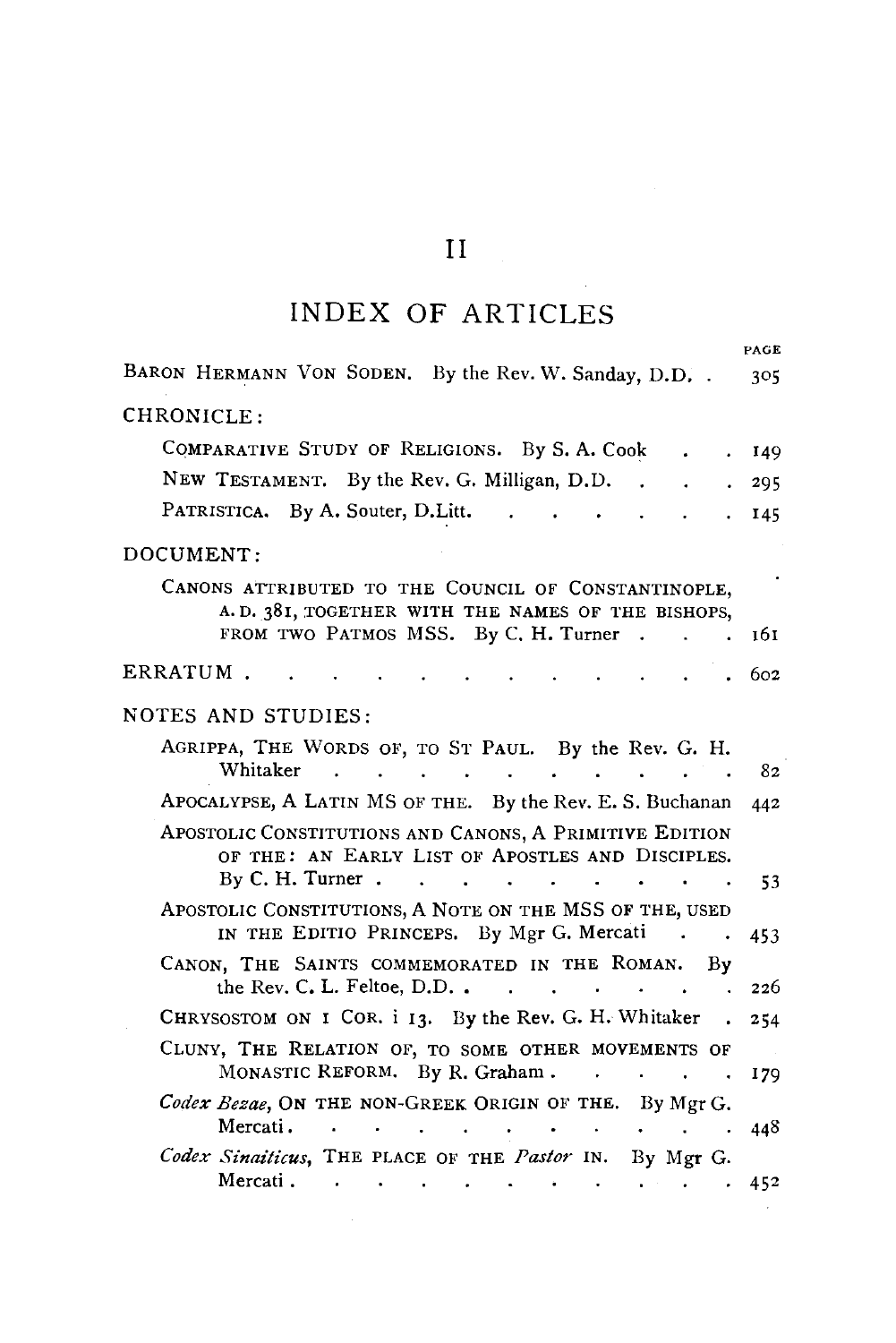#### X INDEX OF ARTICLES

| NOTES AND STUDIES (continued):                                                                                                                                                                                 | <b>PAGE</b> |
|----------------------------------------------------------------------------------------------------------------------------------------------------------------------------------------------------------------|-------------|
| Codex Veronensis, ON THE READING OF, IN LUKE i 34-38. By                                                                                                                                                       |             |
| the Rev. H. J. White.<br>$\ddot{\phantom{a}}$<br>$\ddot{\phantom{a}}$<br>$\ddot{\phantom{a}}$                                                                                                                  | 600         |
| I Cor. i 13, CHRYSOSTOM ON. By the Rev. G. H. Whitaker .                                                                                                                                                       | 254         |
| EZEKIEL, THE APOCRYPHAL. By M. James, Litt.D.                                                                                                                                                                  | 236         |
| ST GAUDENTIUS OF BRESCIA AND THE <i>Tome</i> OF ST LEO.<br>By<br>C. R. Norcock<br>$\sim$<br>$\ddot{\phantom{0}}$<br><b>Contract Contract Service</b>                                                           | 593         |
| 'GELASIAN SACRAMENTARY', THE QUEEN OF SWEDEN'S.<br>Bν<br>M. Rule<br>the contract of the contract of<br>$\ddot{\phantom{a}}$<br>$\ddot{\phantom{a}}$<br>196, 327, 539<br>$\bullet$ .                            |             |
| HERMETIC WRITINGS, THE. By the Rev. J. M. Creed<br>$\sim$                                                                                                                                                      | 513         |
| ISAIAH XXI IN THE LIGHT OF ASSYRIAN HISTORY.<br>Н.<br>By the<br>Rev. C. Boutflower<br><b>Contract Contract Contract</b><br>$\sim$<br>$\mathbf{L}^{\text{max}}$<br>$\ddot{\phantom{0}}$<br>$\ddot{\phantom{0}}$ | 1           |
| JOB, SOME NOTES ON THE TEXT OF. By the Rev. E. G.<br>King, $D.D.$ .<br>$\ddot{\phantom{a}}$<br>$\ddot{\phantom{a}}$<br>$\bullet$ . $\bullet$ .<br>$\ddot{\phantom{0}}$<br>$\bullet$                            | 74          |
| ST LUKE AND THE PSEUDEPIGRAPHA: TWO PARALLELS.<br>Bγ<br>the Rev. W. K. L. Clarke, B.D<br><b>CALCULATION</b><br>$\sim$                                                                                          | 597         |
| LUKE i 34-38, ON THE READING OF Codex Veronensis IN.<br>Βv<br>the Rev. H. J. White.<br>the contract of the con-<br>$\ddot{\bullet}$<br>$\ddot{\phantom{a}}$<br>$\sim$                                          | 600         |
| MALABAR LITURGY, THE WORK OF MENEZES ON THE. By the<br>Rev. R. H. Connolly, O.S.B., and E. Bishop.<br>$\sim$                                                                                                   | 396, 569    |
| MASSORETIC, THE EXAGGERATION OF ERRORS IN THE.<br>By<br>N. Herz<br>$\bullet$<br>$\bullet$<br>$\bullet$<br>$\sim$ $\sim$                                                                                        | 258         |
| MYSTICISM IN THE NEW TESTAMENT. By J. L. Johnston<br>$\bullet$                                                                                                                                                 | 244         |
| NEW TESTAMENT, VON SODEN'S TEXT OF THE. By H. C.<br>Hoskier<br>$\bullet$<br>$\ddot{\phantom{0}}$<br>$\sim$                                                                                                     | 307         |
| ODE OF SOLOMON, A NOTE ON THE SIXTEENTH. By H. M. Slee                                                                                                                                                         | 454         |
| ODES OF SOLOMON, THE FIRST EPISTLE OF ST PETER AND<br>THE. By the Rev. W. K. L. Clarke<br>$\sim$<br>$\sim$ $\sim$ $\sim$ $\sim$ $\sim$<br>$\blacksquare$                                                       | 47          |
| ODES OF SOLOMON, THE ORIGINAL LANGUAGE OF THE.<br>Bν<br>the Revs. E. A. Abbott, D.D., and R. H. Connolly, O.S.B.                                                                                               | 44          |
| Pastor, THE PLACE OF THE, IN THE Codex Sinaiticus.<br>By<br>Mgr G. Mercati<br>and the contract of the con-                                                                                                     | 452         |
| ST PETER, THE FIRST EPISTLE OF, AND THE ODES OF SOLOMON.<br>By the Rev. W. K. L. Clarke<br>$\bullet$<br>$\bullet$ .<br>$\mathbf{A}$ and $\mathbf{A}$ and $\mathbf{A}$                                          | 47          |
| PORPHYRY AGAINST THE CHRISTIANS, THE WORK OF, AND<br>ITS RECONSTRUCTION. By the Rev. T. W. CRAFER, B.D. 360, 481                                                                                               |             |
| PSALM IXXVI AND OTHER PSALMS FOR THE FEAST OF TABER-<br>NACLES. By H. St J. Thackeray and the Rev. W. E.                                                                                                       |             |
| Barnes, D.D.<br>$\ddot{\phantom{a}}$                                                                                                                                                                           | -425        |
| SVRIAC PENTATEUCH, A NEW EDITION OF THE. By the<br>Rev. W. E. Barnes, D.D. $\cdot \cdot \cdot \cdot \cdot$                                                                                                     | 4 T         |

 $\mathcal{L}^{\text{max}}_{\text{max}}$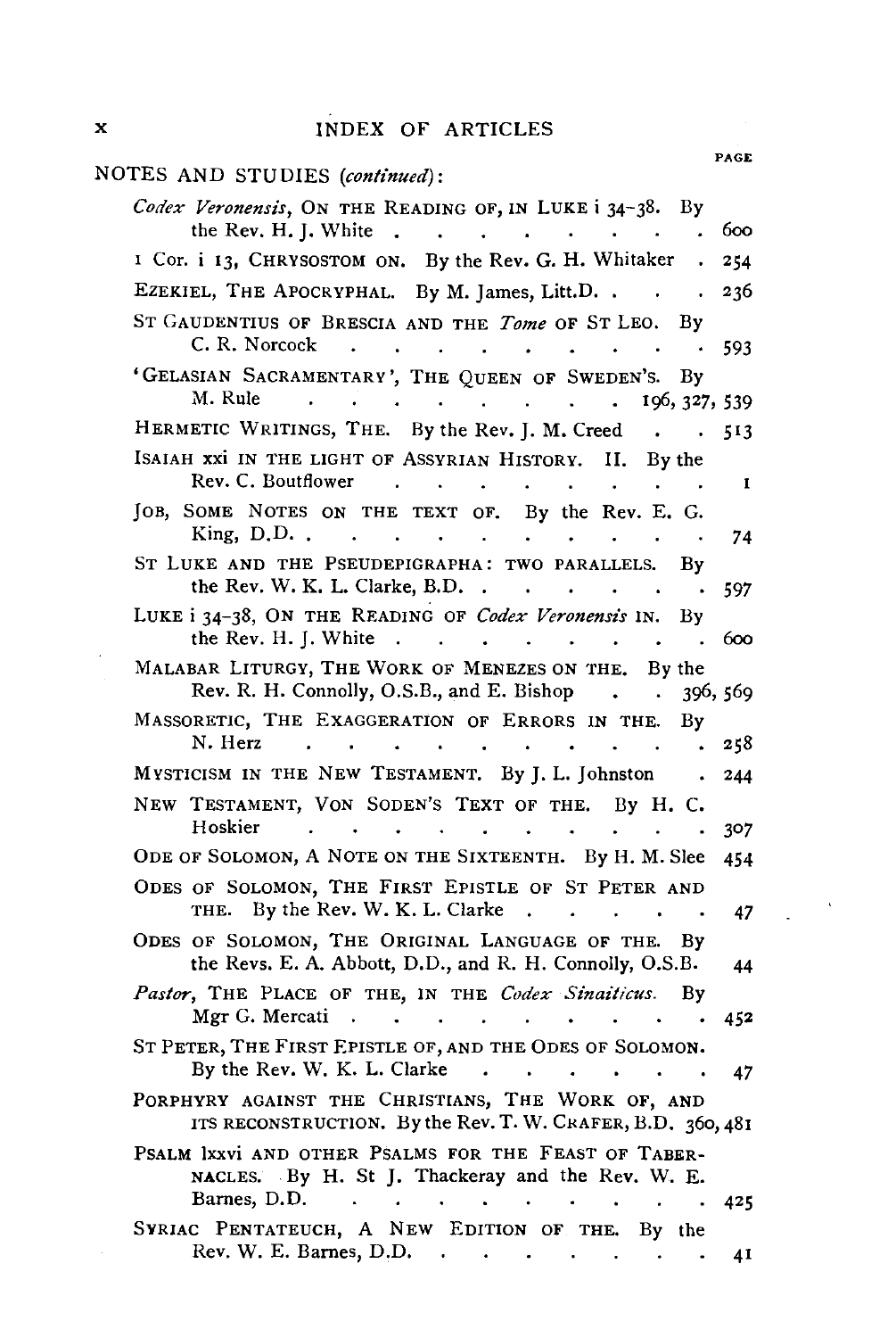#### INDEX OF WRITERS Xi

## NOTES AND STUDIES *(continued):*

| SYRIAC PENTATEUCH, THE ORIGIN AND THE EARLY HISTORY    |  |  |  |  |  |  |
|--------------------------------------------------------|--|--|--|--|--|--|
| OF THE. By the Rev. J. Pinkerton 14                    |  |  |  |  |  |  |
| THESSALONIANS, THE ORDER OF I AND 2. By J.C. West . 66 |  |  |  |  |  |  |
| TIMOTHEUS AELURUS, THE PATRISTIC Testimonia OF. By     |  |  |  |  |  |  |
| F. C. Conybeare 432                                    |  |  |  |  |  |  |
| VON SODEN'S TEXT OF THE NEW TESTAMENT. By H. C.        |  |  |  |  |  |  |
| Hoskier 307                                            |  |  |  |  |  |  |
|                                                        |  |  |  |  |  |  |

 $\sim$   $\sim$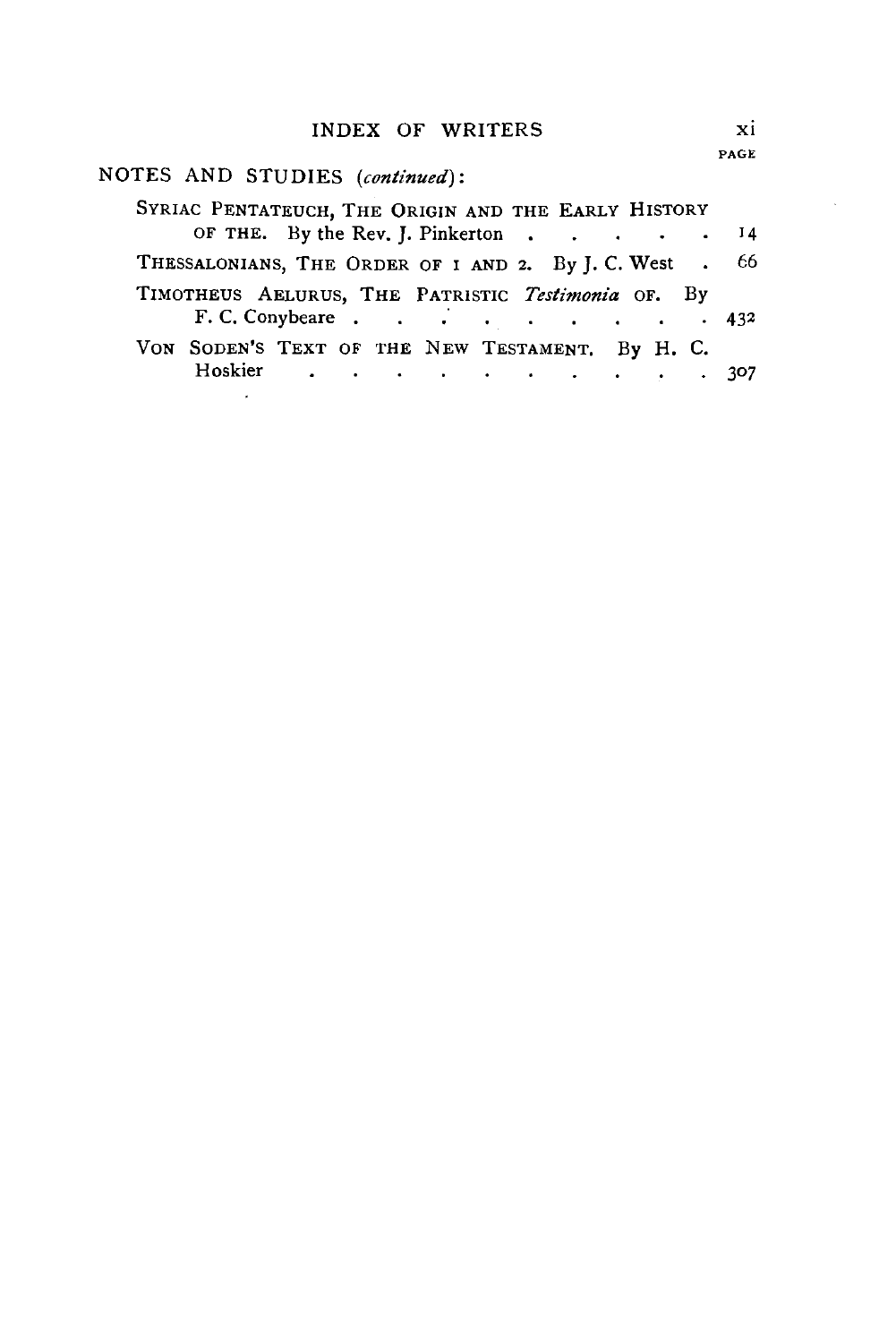### $\overline{III}$

# INDEX OF AUTHORS AND BOOKS REVIEWED OR NOTICED

|                                                                            |  |  |  |  | PAGE    |
|----------------------------------------------------------------------------|--|--|--|--|---------|
| ABELSON, J. Jewish Mysticism                                               |  |  |  |  | 267     |
| Acts xvi 23 sqq.                                                           |  |  |  |  | 599     |
| Ahikar, The Story of                                                       |  |  |  |  | 475     |
| ALBRECHT, K. Die Mischna Challa                                            |  |  |  |  | 473     |
| ALLIN, T. The Augustinian Revolution in Theology (ed. J. J. LIAS)          |  |  |  |  | 103     |
| AMANN, F. Die Vulgata Sixtina von 1590                                     |  |  |  |  | 265     |
| Apocalypse of S. John.                                                     |  |  |  |  | 442     |
| Apocalypse of Peter                                                        |  |  |  |  | 300     |
| Apocrypha. See BUDGE, E. A. W.                                             |  |  |  |  |         |
| Apostolic Canons.<br>$\sim$                                                |  |  |  |  | 53      |
| Apostolic Constitutions.                                                   |  |  |  |  | 53, 453 |
| S. AUGUSTINE, De catechizandis rudibus                                     |  |  |  |  | 148     |
| BARKER, E. P. A Treatise of Saint Aurelius Augustine on the Catechizing of |  |  |  |  |         |
| the Uninstructed.                                                          |  |  |  |  | 148     |
| Barnabas, Epistle of                                                       |  |  |  |  | 147     |
| S. BASIL. Epist. Canonica iii                                              |  |  |  |  | 162     |
| BLAKISTON, A. John Baptist and his relation to Jesus.                      |  |  |  |  | 86      |
| BOUVIER, F. Recherches de Science Religieuse                               |  |  |  |  | 155     |
| BREASTED, J. H. The Development of Religion and Thought in Ancient         |  |  |  |  |         |
| Egypt                                                                      |  |  |  |  | 150     |
| BROOKE, A. E. A Critical and Exegetical Commentary on the Johannine        |  |  |  |  |         |
| Epistles                                                                   |  |  |  |  | 295     |
| BUDGE, E. A. W. Coptic Apocrypha in the Dialect of Upper Egypt             |  |  |  |  | 125     |
| BURRAGE, C. Nazareth and the Beginnings of Christianity.                   |  |  |  |  | 630     |
| CHARLES, R. H., and others. The Apocrypha and Pseudepigrapha of the Old    |  |  |  |  |         |
| Testament in English                                                       |  |  |  |  | 142     |
| CLARKE, W. K. L. St Basil the Great                                        |  |  |  |  | 27I     |
| Codex Bezae                                                                |  |  |  |  | 448     |
| Codex Sinaiticus                                                           |  |  |  |  | 452     |
| Codex Veronensis.                                                          |  |  |  |  | 600     |
| CONYBEARE, F. C., J. R. HARRIS, and A. G. SMITH. The Story of Ahikar       |  |  |  |  | 475     |
| 1 Cor. i 13                                                                |  |  |  |  | 254     |
| S. CYRIL OF ALEXANDRIA. Homilies on S. Luke.                               |  |  |  |  | 148     |
| D'ALES, A. Dictionnaire Apologétique de la Foi Catholique.                 |  |  |  |  | 141     |
| L'édit de Calliste : Étude sur les origines de la pénitence chré-<br>,,    |  |  |  |  |         |
| tienne                                                                     |  |  |  |  | 621     |
| D'ALVIELLA, F. G. L'Évolution du dogme catholique I                        |  |  |  |  | 100     |
| DE' CAVALIERI, P. F., and J. LIETZMANN. Specimina Codicum Graecorum        |  |  |  |  |         |
| Vaticanorum                                                                |  |  |  |  | 144     |
|                                                                            |  |  |  |  |         |

 $\bar{\mathbf{A}}$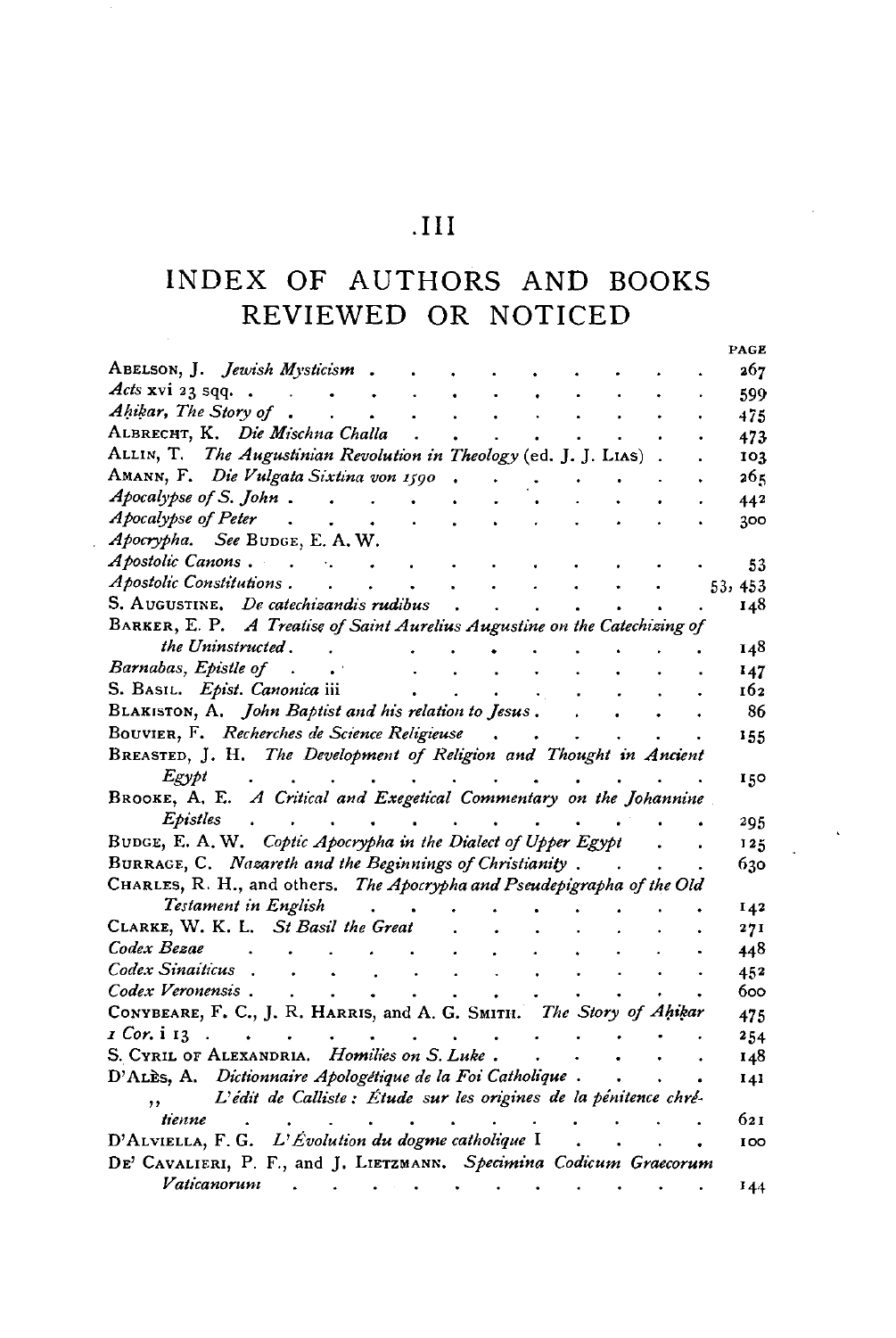#### AUTHORS AND BOOKS REVIEWED OR NOTICED xiii

|                                                                                                                 |        |  |               | PAGE |
|-----------------------------------------------------------------------------------------------------------------|--------|--|---------------|------|
| D'HERBIGNY, M. La Date de l'Épître de Barnabé'<br>D'OLLONE, LE PAGE, and VISSIÈRE. Recherches sur les Musulmans |        |  |               | 147  |
| chinois<br>$\ddot{\phantom{0}}$                                                                                 | $\sim$ |  |               | 149  |
| EBELING, H. Griechisch-deutsches Wörterbuch zum Neuen Testamente                                                |        |  |               | 88   |
| EMMET, C. W. St Paul's Epistle to the Galatians                                                                 |        |  |               | 297  |
| Enoch, Book of                                                                                                  |        |  |               | 597  |
| FARNELL, L. R. Greece and Babylon                                                                               |        |  |               | 152  |
| FENDT, L. Christologie des Nestorius                                                                            |        |  |               | 94   |
| FLEMING, W. K. Mysticism in Christianity.                                                                       |        |  |               | 269  |
| FRAME, J. E. A Critical and Exegetical Commentary on the Epistles of St Paul                                    |        |  |               |      |
| to the Thessalonians.                                                                                           |        |  |               | 295  |
| FRAZER, J. G. The Belief in Immortality and the Worship of the Dead                                             |        |  |               | 153  |
| GARDNER, A. Within our Limits                                                                                   |        |  |               | 293  |
| S. GAUDENTIUS. Epistle to Paul.                                                                                 |        |  |               | 593  |
| Gelasian Sacramentary<br>$\ddot{\phantom{a}}$<br>$\blacksquare$ .                                               |        |  | 196, 327, 539 |      |
| GHELLINCK, J. DE. Le Mouvement théologique du xiie siècle.                                                      |        |  |               | 469  |
| GIBSON, M. D. The Commentaries of Isho'dad of Merv                                                              |        |  |               | 134  |
| GOLLANCZ, H. The Book of Protection.                                                                            | $\sim$ |  |               | 288  |
| GORE, C., and others. Property, its duties and rights, historically, philo-                                     |        |  |               |      |
| sophically, and religiously regarded                                                                            |        |  |               | 622  |
| Gospel of Peter                                                                                                 |        |  |               | 300  |
| GRISAR, H. Luther                                                                                               |        |  |               | 273  |
| GUTHE, H. Bibelatlas                                                                                            |        |  |               | 144  |
| GWYNN, J. Liber Ardmachanus: the Book of Armagh                                                                 |        |  |               | 628  |
| HAMILTON, H. F. The People of God.                                                                              |        |  |               | 278  |
| HANNAY, J. B. Christianity: the Sources of its Teaching and Symbolism                                           |        |  |               | 156  |
| HARRIS, J. R. See CONYBEARE, F. C.                                                                              |        |  |               |      |
| HARRISON, J. Themis: a Study of the Social Origins of the Greek Religion                                        |        |  |               | 152  |
| HASTINGS, J. Encyclopaedia of Religion and Ethics                                                               |        |  |               | 141  |
| HERMAS, Pastor<br>$\mathbf{r}$<br>$\ddot{\phantom{0}}$<br>$\bullet$                                             |        |  |               | 452  |
| Her <b>meticum</b> , Corpus                                                                                     |        |  |               | 513  |
| HESYCHIUS THE ELDER. See TCHÉRAKIAN, C.                                                                         |        |  |               |      |
| HOLTZMANN, O. Die Mischna Middoth                                                                               |        |  |               | 473  |
| Isaiah xxi                                                                                                      |        |  |               | I    |
| Isho'dad of Merv. See GIBSON, M. D.                                                                             |        |  |               |      |
| JAMES, M. R. The Second Epistle of Peter and the Epistle of Jude                                                |        |  |               | 300  |
| Aspects of Religious Belief and Practice in Babylonia and<br>Jastrow, M.                                        |        |  |               |      |
| Assyria                                                                                                         |        |  |               | 151  |
| The Idea of God in Early Religions<br>Jevons, F. B.                                                             |        |  |               | 155  |
| Job<br>$\ddot{\phantom{0}}$<br>$\bullet$                                                                        |        |  | 74, 137, 284  |      |
| 1, 2, 3 S. John                                                                                                 |        |  |               | 295  |
| JONES, W. T. An Interpretation of Rudolf Eucken's Philosophy                                                    |        |  |               | 634  |
| KEKELIDZE, C. S. A Jerusalem Canonarium                                                                         |        |  |               | 285  |
| KITTEL, G. Die Oden Salomos                                                                                     |        |  |               | 464  |
| KREBS, E. Der Logos als Heiland im ersten Jahrhundert                                                           |        |  |               | 116  |
| KIRCH, C. Enchiridion fontium historiae ecclesiasticae antiquae                                                 |        |  |               | 143  |
| LABAUCHE, L. Leçons de Théologie dogmatique I                                                                   |        |  |               | 99   |
| LABRIOLLE, P. DE. La Crise montaniste and Sources de l'histoire du Mon-                                         |        |  |               |      |
| tanisme                                                                                                         |        |  |               | 619  |
| LAMMENS, H. Le Berceau de l'Islam                                                                               |        |  |               | 635  |
| LAWLOR, H. J. Eusebiana: Essays on the Ecclesiastical History of Eusebius                                       |        |  |               | 138  |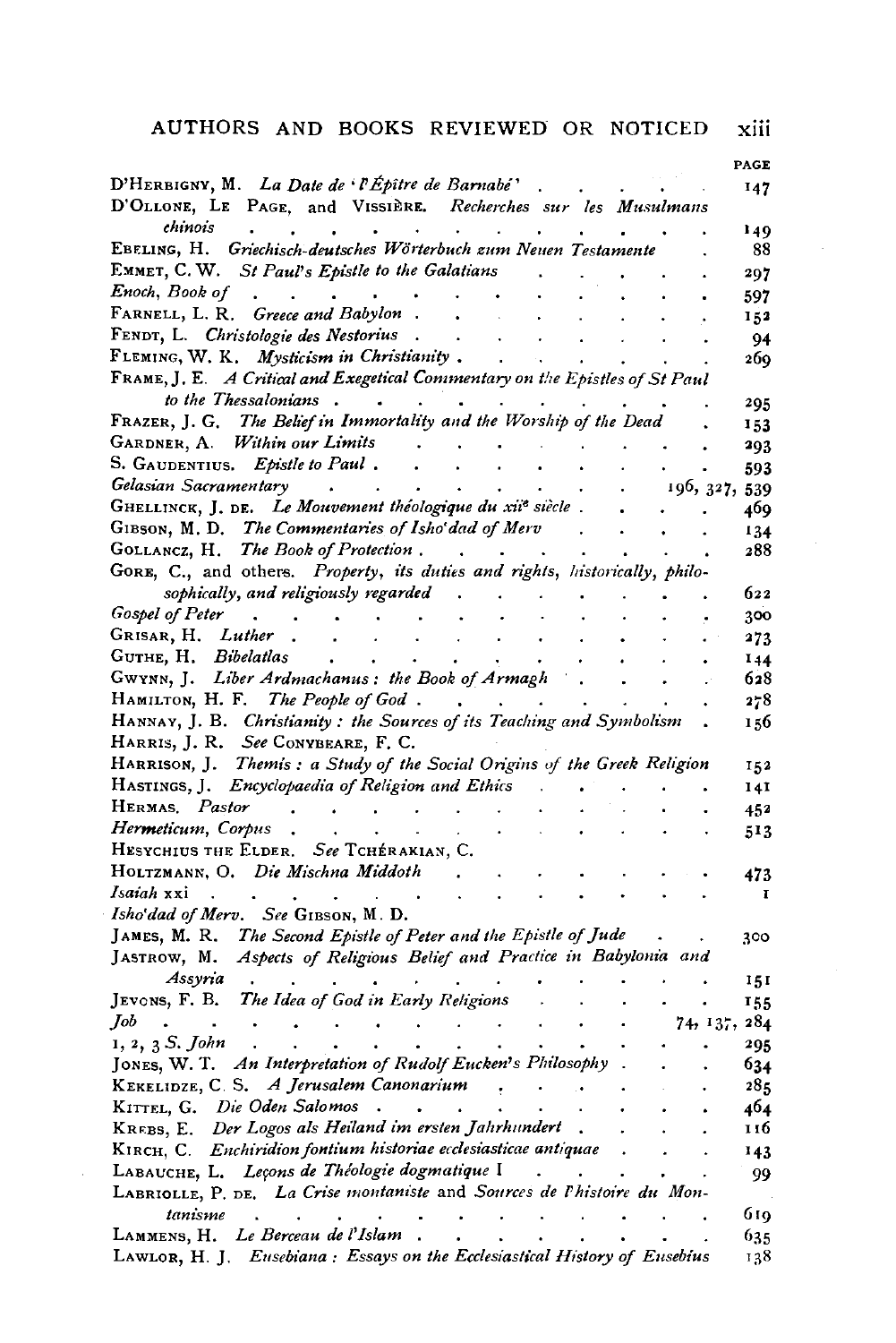#### xiv AUTHORS AND BOOKS REVIEWED OR NOTICED

|                                                                                                                                                  |           |                      | PAG E            |
|--------------------------------------------------------------------------------------------------------------------------------------------------|-----------|----------------------|------------------|
| S. Leo. <i>Tome</i>                                                                                                                              |           |                      | 593              |
| LEWIS, A. S. See CONYBEARE, F. C.                                                                                                                |           |                      |                  |
| The Forty Martyrs of the Sinai Desert and the Story of Eulo-                                                                                     |           |                      |                  |
| gius from a Palestinian Syriac and Arabic Palimpsest.                                                                                            |           |                      | 135              |
| LEWIS, G. The Philocalia of Origen<br>$\Delta\omega_{\rm{eff}}=0.1$<br>$\sim$ $\sim$ $\sim$                                                      |           |                      | 143              |
| LIAS, J. J. See ALLIN, T.                                                                                                                        |           |                      |                  |
| LIETZMANN, J. See DE' CAVALIERI, P. F.                                                                                                           |           |                      |                  |
| LINCK, K. De antiquissimis veterum quae ad Iesum Nazarenum spectant                                                                              |           |                      |                  |
| testimoniis<br>$\sim$                                                                                                                            |           |                      |                  |
| $\sim 10^{-10}$ km s $^{-1}$<br>Liturgy of Malabar                                                                                               |           |                      | 114              |
|                                                                                                                                                  |           |                      | 396, 569         |
| LOOFS, F. What is the truth about Jesus Christ?                                                                                                  |           |                      | 105              |
| S. Luke i 34-38.<br>$\sim$ $\sim$<br>$\sim 10^{-11}$                                                                                             |           |                      | 600              |
| $\overline{x}$ xiii 44 sqq<br>$\ddot{\phantom{0}}$<br>$\mathbf{a}$                                                                               |           |                      | 597              |
| MACARIUS MAGNES. Apocriticus.<br>$\bullet$ .                                                                                                     |           |                      | 360              |
| MACKINTOSH, H. R. The Doctrine of the Person of Jesus Christ.                                                                                    |           |                      | 110              |
| MEINHOLD, J. Die Mischna Joma                                                                                                                    |           |                      | 473              |
| MILLIGAN, G. The New Testament Documents: their origin of early history.                                                                         |           |                      | 84               |
| Mishna                                                                                                                                           |           |                      | 473              |
| MITCHELL, C. W. S. Ephraim's Prose Refutations of Mani, Marcion, and                                                                             |           |                      |                  |
| Bardaisan.                                                                                                                                       |           |                      | 132              |
| MORIN, G. Anecdota Maredsolana. Études, Textes, Découvertes, Contribu-                                                                           |           |                      |                  |
| tions à la Littérature et à l'Histoire des douze premiers siècle s                                                                               |           |                      | 145              |
| MORISON, E. F. St Basil and his Rule                                                                                                             |           |                      |                  |
| NAIRNE, A. The Faith of the Old Testament.                                                                                                       |           |                      | 271              |
|                                                                                                                                                  |           |                      | 603              |
| NAU, F. Nestorius : Le Livre d'Héraclide de Damas.                                                                                               |           |                      | -88              |
| Nestorius d'apres les sources orientales.<br>,, Nestorius d'apres les sources orientales, .<br>NAVILLE, E. The Archaeology of the Old Testament, |           |                      | 94               |
|                                                                                                                                                  | $\cdot$   |                      | 615              |
| NORDEN, E. Agnostos Theos                                                                                                                        |           |                      | 455              |
| NUNN, H. P. V. A Short Syntax of New Testament Greek.                                                                                            | $\bullet$ | $\ddot{\phantom{a}}$ | 30 I             |
| Odes of Solomon                                                                                                                                  |           |                      | 44, 47, 454, 464 |
| ORELLI, C. VON. Allgemeine Religionsgeschichte.<br>$\mathcal{L}^{\pm}$<br>$\sim$                                                                 |           |                      | 149              |
| ORIGEN. Philocalia<br>$\mathbf{r}$                                                                                                               |           |                      | 143              |
| $O_{\rm{RMANIAN}}$ , M. $L'$ Eglise arménienne, son histoire, sa doctrine                                                                        |           |                      | 471              |
| OTTLEY, R. L. The Rule of Life and Love.<br>$\sim 100$ km s $^{-1}$                                                                              |           |                      | 283              |
| PALLADIUS OF AMASEA. Kavovikóv<br>$\sim$                                                                                                         |           |                      | 162              |
| PARRY, R. ST J. The Epistle to the Romans<br>$\bullet$ .<br>$\bullet$                                                                            |           |                      | 300              |
| PEARCE, E. H. Sion College and Library.<br>$\ddot{\phantom{0}}$<br>$\bullet$                                                                     |           |                      | 290              |
| $I S. Peter$ .<br>$\sim$ $\sim$<br>$\bullet$                                                                                                     |           |                      | 47               |
| PLUMMER, A. The Continental Reformation in Germany, France, and                                                                                  |           |                      |                  |
| Switzerland<br>$\ddot{\phantom{a}}$<br>$\sim$                                                                                                    |           |                      | 272              |
| $\ddot{\phantom{0}}$                                                                                                                             |           |                      |                  |
| Poimandres .                                                                                                                                     |           |                      | 120, 513         |
| PORPHYRY. Against the Christians                                                                                                                 |           |                      | 360, 481         |
| PRAT, F. Les Prétentions des Diacres romains au Quatrième Siècle                                                                                 |           |                      | 147              |
| PROOST, K. F. De Bergrede: hare herkomst en strekking.                                                                                           |           |                      | 615              |
| Property, its duties and rights<br><b>Service</b>                                                                                                |           |                      | 622              |
| RATTON, J. J. L. The Apocalypse of St. John.                                                                                                     |           |                      | 299              |
| REINACH, S. Cultes, Mythes et Religions.<br>$\mathcal{A}^{\mathcal{A}}$ , $\mathcal{A}^{\mathcal{A}}$                                            |           |                      | 154              |
| REITZENSTEIN. Poimandres                                                                                                                         |           |                      | 120, 513         |
|                                                                                                                                                  |           | $\bullet$            | 206              |
| ROTHE. Der Erste Johannis Brief praktisch erklärt<br>ROYDS, T. F. Job and the Problem of Suffering.                                              |           |                      | 284              |
| Rücker, A. Die Lukas-Homiline des hl. Cyrill von Alexandrien                                                                                     |           |                      | 148              |
|                                                                                                                                                  |           |                      |                  |

 $\sim$   $\sim$